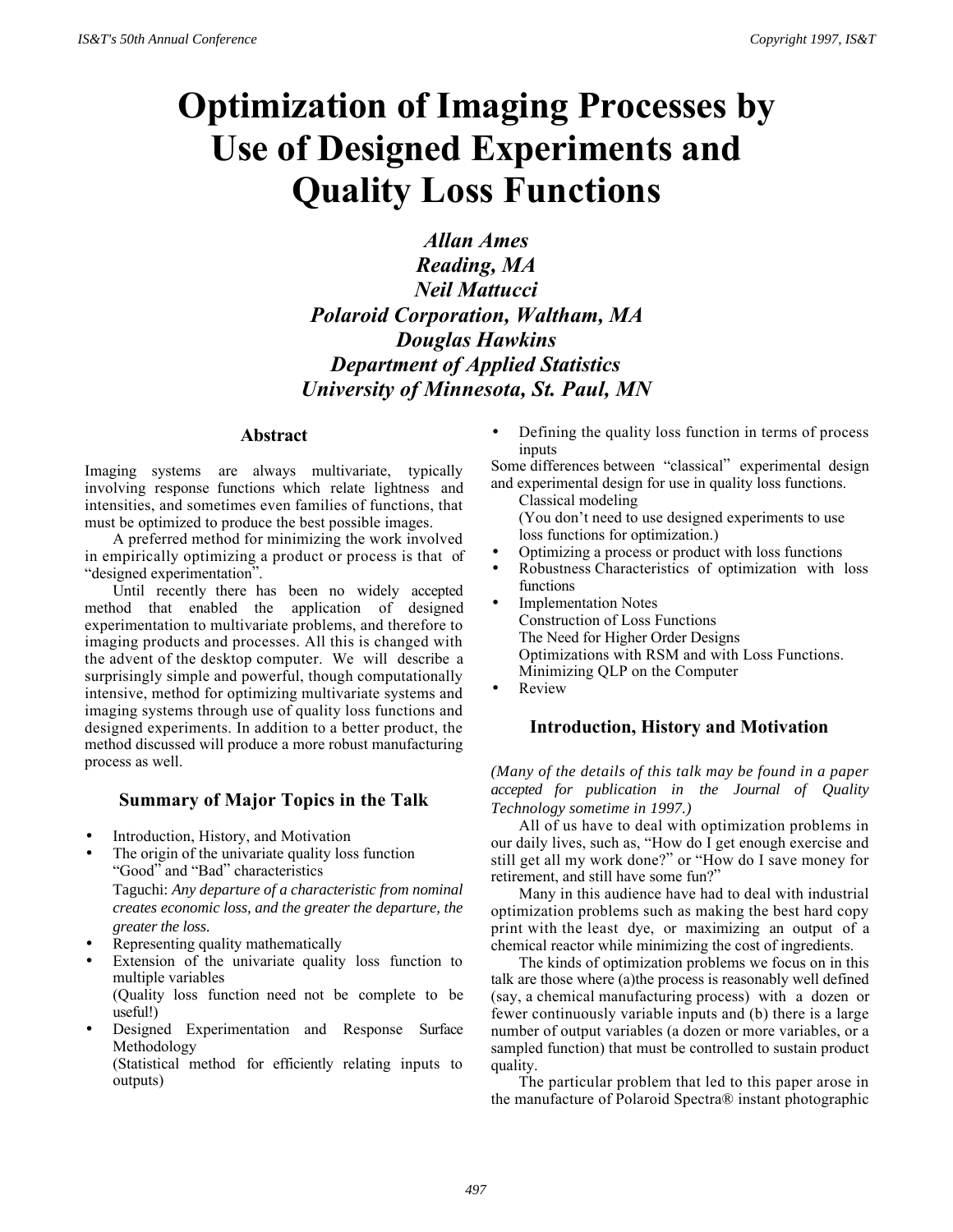film. A Polaroid instant picture includes three components that are primarily chemical in nature: the negative, the reagent, and the positive sheet coatings. When the color negative is manufactured, its properties may be perturbed by variations (usually due to raw materials) so that, with no subsequent adjustments, the final pictures would show unacceptable run to run variations.

The cure for this problem, implemented since the days of the first Polaroid instant photographic products, was to adjust the composition of the reagent—the chemicals in the pod that are activated as the picture leaves the camera-so as to compensate for the variation in the negative. In those early days, adjustment of the chemistry was accomplished using a combination of experimentation and experience. As products evolved in complexity and improved in overall quality, the adjustment process became more complex, and in 1984 we began to hunt for more automatic methods of performing the adjustment.

We will describe here the most successful strategy that we found to cope with the problem. The first experiments on optimization using loss functions based on response surfaces derived from designed experiments were done in 1984. To give you some idea of how valuable the approach as been, By early 1994 well over 500 sets of designed experiments for multiple response optimization had been successfully completed.

## **Capsule Summary of Talk**

At this point, we state the bottom line.

If the problem is, "How do we adjust a complex manufacturing process to achieve highest product quality and greatest process robustness?"

The proposed solution is:

1) Use experience or designed experiments in screening mode to isolate the input variables that have the most control over the worst quality problems.

2) Use higher order designed experiments to construct response surfaces for all significant process responses or characteristics.

3) From the response surfaces, construct quality loss functions to measure the loss due to departures from target in terms of process inputs.

4) Finally, find minima of the quality loss function with respect to the process inputs. These minima are the operating conditions of highest quality (least quality loss) and greatest process robustness.

## **Beginning of Explanation: The Univariate Loss Function**

There was once a time in American manufacturing when it was believed that, for the most important characteristics of a manufactured part, there was a "band of acceptability". Within this band the product was "good" and outside the band the product was "bad". A mechanical part either fit or it did not fit.

The "good" / "bad" classification worked for the Model T assembly plant mostly because the manufacturer's job was to get the automobile out the door of the factory. After that it was the customers problem. The notion of "failure

probability" was not generally understood. The belief in the utility of a region of acceptable variation prevailed for many years.

To help change the "good vs. bad" mindset, Genichi Taguchi introduced the loss function as a way to model the concept that any departure from intended targets, however small, creates economic loss. The Taguchi loss function qualitatively describes the "economic loss to society" arising from errors of all sorts in hitting a target, including random variation from inside and outside the process as well as systematic errors in the process.

### **Representing Quality Mathematically**

Conceptually at least, one way of representing quality mathematically is to estimate the economic loss due to departure from target values of any particular parameters. When we talk about a quality loss function in this paper, usually we mean something proportional to the function that describes the "economic loss to society" of variation from specification.

#### **Multivariate Quality Loss Function**

Let us assume that the economic loss function associated with each characteristic of a product can be estimated for each use of the product. Then for a variety of independent uses of a product the losses can be weighted and summed to find the total loss to society for all variation of the product characteristics. Even where we cannot state exactly what the dollar loss associated with a deviation from target value is, we can make estimates of the importance of each target for maintenance of quality. With these estimates we can combine the separate responses into a single loss function which can be used for process optimization.

## **Response Surface Methodology and Designed Experiments**

Assume for the moment we have some sort of batch chemical manufacturing step. Imagine we could write an equation which described the yield of the chemical reaction as a function of batch temperature and the concentration of two ingredients, C1 and C2. The result would be a function with dependent units of moles, which varied with temperature, C1, and C2. This function is a surface embedded in the space (moles, temperature, C1,C2).

In many cases we do not know the exact relation between our input and output variables, so we must approximate the response function using experimental data. To this end, we assume some sort of polynomial model, run some experiments, then least squares fit the data to the model.

The methods devised to experimentally determine coefficients in an assumed model most efficiently are called "designed experiments", because the experiments are designed to capture the maximum amount of needed information from a minimum number of runs.

Methods in which response surfaces are estimated using designed experiments are called "response surface methodology", or RSM.

For constructing quality loss functions, unlike conventional response surface methodology, we generally do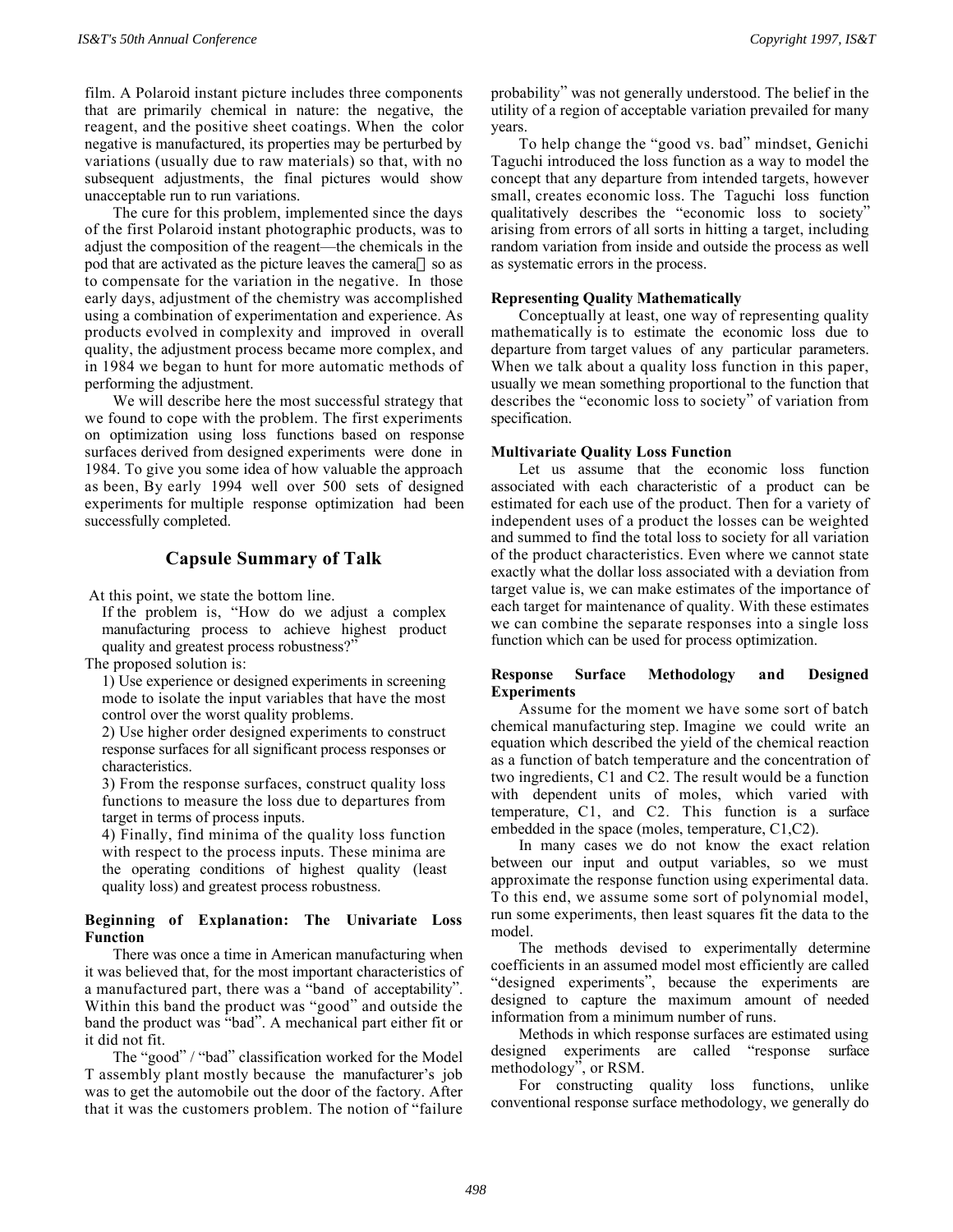not look at the significance levels of individual coefficients within the response surface polynomial. What we do care about is the accuracy of the predictions made about the product performance. This estimate cannot be made until we have constructed a complete loss function which includes all variables, not just some of them.

The thing to remember here is that response surface methodology will assist you in forming simple polynomial models of the process responses .

Let's return now to quality loss functions.

## **Quality Loss Function:; The Global Quality Loss Function**

To help clarify our thinking, we imagine first the global quality loss function GQL, which describes the loss of product quality and product value as various characteristics of the product depart from their specified, or target, values. The function we write down does not describe the quality loss of the product, but rather uses a parabolic approximation for the loss of quality due to deviation of responses from their targets. We recognize that each characteristic,  $V_r$ , may vary from the fixed target,  $T_r$ , because of both random variation and systematic errors or design compromises. The global quality loss function GQL in terms of measured responses is:

$$
GQL = \sum_{r=1, R_g} W_r \{ V_r - T_r \}^2
$$
 (1)

Here,  $V_r$  is a measured response indexed on r,  $T_r$  is the target or value of  $V_r$  at optimal quality, and  $W_r$  is a weight factor. The sum is taken over all of the responses that contribute to product quality,  $R_g$  in number. The weight factors  $W_r$  are scaling parameters that relate squared error in hitting the target to economic or quality loss.

#### **Process Related Quality Loss Functions**

The next step is to shift our thinking from outputs to inputs by expressing the output variables that define quality in terms of the process input variables. This leads us to the process related quality loss function, GQLP. To actually construct this function, we need RSM or other modeling method to create a quantitative models for each response. We can then approximate the quality of the final product as a function of the process inputs.

If the process inputs are  $(X_1, X_2, \text{-})$  and the model for the response  $V_r$  is expressed as a function of these inputs as  $Y_r(X_1, X_2, \ldots)$  then we write equation 2 to replace 1:

GQLP=
$$
\sum_{r=1,R} W_r {Y_r (X_1, X_2, -) + e_r - T_r}^2
$$
 (2)

In equation 2,  $Y_r(X_1, X_2, -)$  is the function of the inputs describing the response  $V_r$  and  $e_r = V_r - Y_r$  is the error, both systematic and random, associated with the regression description in terms of inputs rather than in terms of responses. R is the number of process variables for which we can usefully identify a response surface polynomial Y<sub>r</sub>. R differs from the  $R_g$  in eq. 1 because it is not always

appropriate to find response surfaces for all process response variables.

If the errors,  $e_r$ , are small compared to the errors in hitting the targets,  $(Y_r - T_r)$ , we can neglect  $e_r$  and rewrite GQLP as:

$$
QLP = \sum_{r=1, R_g} W_r \{ Y_r (X_1, X_2, -) - T_r \}^2
$$
 (3)

At this stage we have three loss functions to think about. The first, eq. 1, is the complete loss function applicable to all quantifiable characteristics of the product. The second loss function, eq. 2, includes a subset of the responses in eq. 1 for which response surfaces can be identified. Finally in eq. 3 we include only response polynomials and targets, and do not explicitly include random errors.

#### **Process Optimization with GQLP and QLP**

So long as the random effects in the process are independent of the process inputs, or alternatively so long as the dominant loss of quality arises from systematic errors in hitting targets, then the minima of the process input related quality loss function, GQLP, occur at particular values of the inputs  $(X_r, X_2, \text{-})$ . These minima define the process operating conditions that result in the least amount of quality loss for the process or product.

#### **Robustness Characteristics**

Another characteristic of the minima of GQLP comes from the definition of "minimum". At a minimum the rate of change of a function with respect to change in the inputs is zero. This raises a point of some significance: the set of process inputs which produces the highest quality also produces the greatest stability or robustness against variations in quality due to input variation.

#### **Construction of Loss Functions**

One of the difficulties of the proposed method is the lack of an obvious objective basis for choosing the weight factors, the  $W_r$ . In most practical situations, one cannot realistically estimate the "loss to society" of a departure from specification. One strategy is to find factors which will eliminate the units of measure of the squared error, that is, scale so that the "usual error" will have a value of unity, then subsequently assess the relative importance of each of these nondimensional squared error. Another method might be to scale the squared error by its expected value based on independent criteria, perhaps experimental error, then choose a multiplier of the scaled value which expresses the contribution to quality loss. This method produces a quality weighted net variance for the process. Other strategies could compare deviations from target to control limit ranges, or other process control variables.

For many imaging systems it is feasible to do testing of computer generated images with panels of viewers to find the comparative importance of various imaging errors. Whatever strategy is employed, keep in mind that the weight factors are the means to the end of finding the best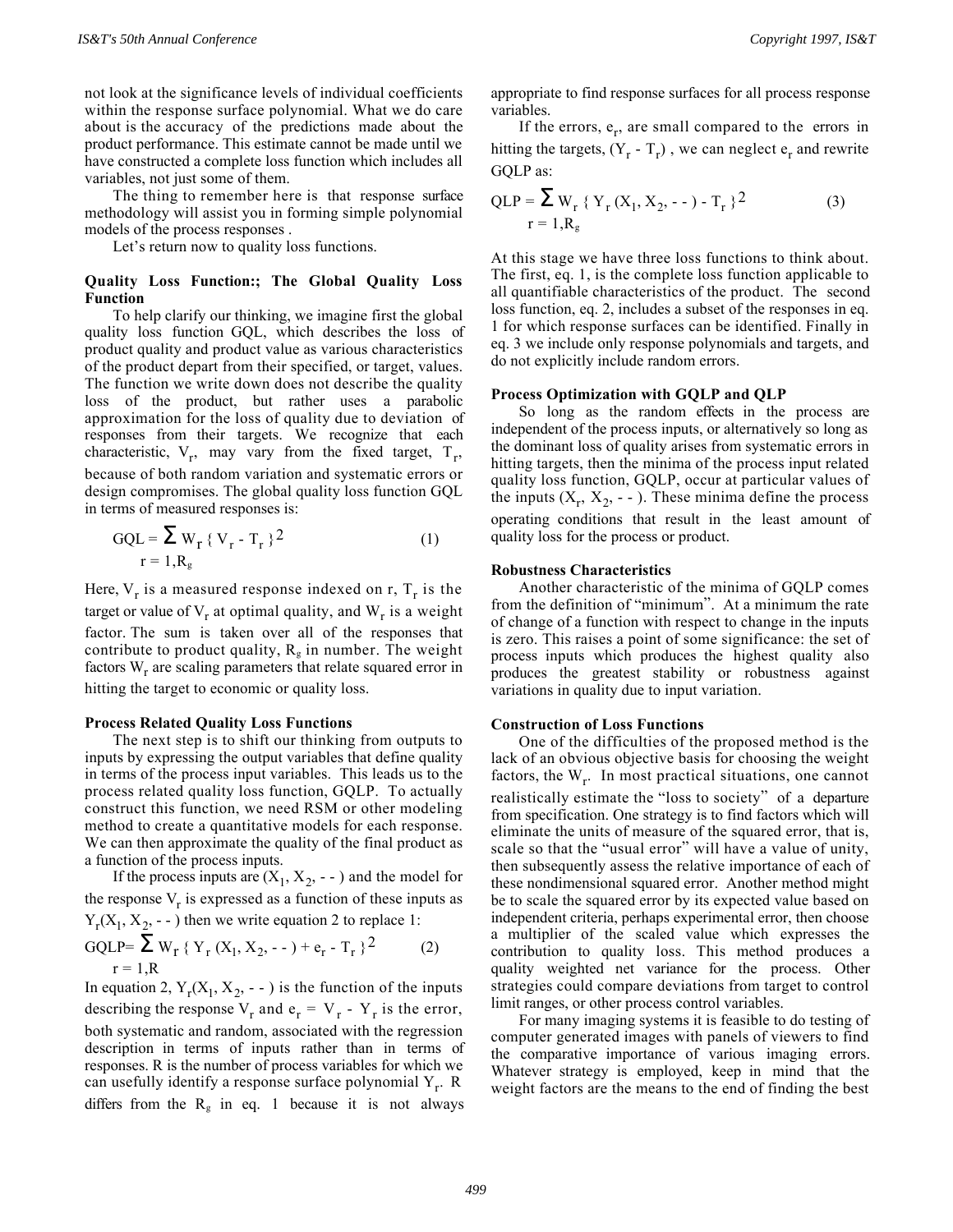process settings, and insofar as the targets can be hit, the weight factors are irrelevant.

For constructing loss functions in which a response must be maximized or minimized, we have successfully used the half parabola method of Tribus and Szonyi (1989). This method has the advantage over step functions in that it maintains continuous first derivatives which can be important for finding the optima numerically. Broad regions of acceptability that are not well described with a single parabola can be described with split parabolas.

#### **Comments on the Need for Higher Order Designs**

As use of loss functions for optimizing processes becomes more sophisticated, and both more outputs and more inputs are considered, the basic probability of finding important nonlinear interactions increases.

Similarly, as the process becomes more capable and errors get smaller, the probability increases that interactions between the inputs will be observed as significant.

Assessment of nonlinearities requires higher order designs, that is, experimental designs that can provide estimates of quadratic, or sometimes even higher, power coefficients within the response surface polynomial.

The key point is that for multivariable optimizations, the user should anticipate encountering non-linear effects and interactions which must be supported by the basic experimental designs.

For fitting a second-degree polynomials we have found the central composite designs to be particularly useful.

#### **Some Differences Between Optimizations with RSM and with Loss Functions.**

It is conventional in response surface methodology (RSM) to subject each coefficient in the polynomial describing the surface to a test for significance and to justify the use of the coefficient in the final regression. Our initial implementation using designed experiments leading to RSM's and then to loss functions implemented this practice. During our pilot studies we initiated a search for the significance levels that gave us the best predictions. After extensive testing and many heated discussions we concluded that the most reliable predictions were obtained when all coefficients were retained in the highest order design judged necessary by a knowledgeable experimenter. The statistician may ask, How could this be? Is not over paramaterization undesirable? For loss function minimization the answer seems to be "no, over parameterization is not harmful." While we are not yet certain, there may be two explanations. One is that for loss function minimization, the role of the response surface is simply to represent the experimental data, noise and all, and the more terms that are available from the regression to accomplish the representation, the better will be the final representation. A second explanation is that in the construction of a single loss function from a large number of individual surfaces, useful noise averaging effects outweigh errors introduced by overparameterization. For the reagent matching work, we estimate that we have roughly three times as many data points as there are independent responses, so the overall significance within the loss function of coefficients that are

similar across multiple experiments gets higher with each experiment included in the loss function. A coefficient which might be judged insignificant for any one experiment can become extremely significant if it appears consistently within the responses most important at the loss function minimum.

#### **Minimizing QLP on the Computer**

Finding the minima of eq. 3 with respect to the process inputs requires the use of a computer. Possible methods range from simple "steepest ascent" method.to elaborate forms of Newton's method. [Chapter 8 of Fiacco and McCormack]. Dixon has useful material, and Aubin addresses directly the issue of loss function minimization.

## **Summary**

We have presented a novel and powerful method for dealing with a problem frequently encountered in the manufacture of complex products, that of process tuning where multiple criteria must be met to achieve highest product quality. The basic strategy is to describe the response surfaces with experimentally derived polynomials which can be combined into a single loss function using known or desired targets. Minimizing the loss function with respect to process inputs locates operating conditions which produce the product of highest quality, and most stability.

# **Acknowledgements**

The authors are indebted to S. MacDonald, S. Baistos and L. Clemente for their work on networks and process automation, to Polaroid Corporation for permission to publish this work, and to R. Eckert, E. Lindholm and other supporters of this project over the years.

## **References**

#### **Polaroid Spectra Film**

- 1. Lambert, R. J. (1989). "A Technical Description of Polaroid Spectra Film" . *J. Imaging Tech.***1 5** pp. 108-113
- 2. McCaskill, E. S. and Herchen, S. R. (1989). "Electrochemical Properties and Mechanisms of Action of Developers in Spectra Film". *J. Imaging Tech.* **1 5** , pp 103-107
- 3. Meneghini, F. (1989). "A New Instant Photography: A Chemists's View". *J. Imaging Tech.* **1 5** , pp. 114-119
- 4. Sturge, J. M. ; Walworth,V. ; and Shepp, A., Eds. (1989). *Imaging Processes and Materials, Neblette's Eighth Edition*. Van Nostrand Reinhold, New York

#### **Loss Functions**

- 5. Taguchi, G. and Wu, Y. (1979). "Off-line Quality Control". Central Japan Quality Control Association, Nagaya
- 6. Ross, P. J. (1988). *Taguchi Techniques for Quality Engineering*. McGraw-Hill Book Company

#### **Minimization Techniques**

7. Fiacco, A. V., and McCormack, G. P. (1990). *Nonlinear Programming, Sequential Unconstrained Minimization Techniques*. SIAM, Philadelphia